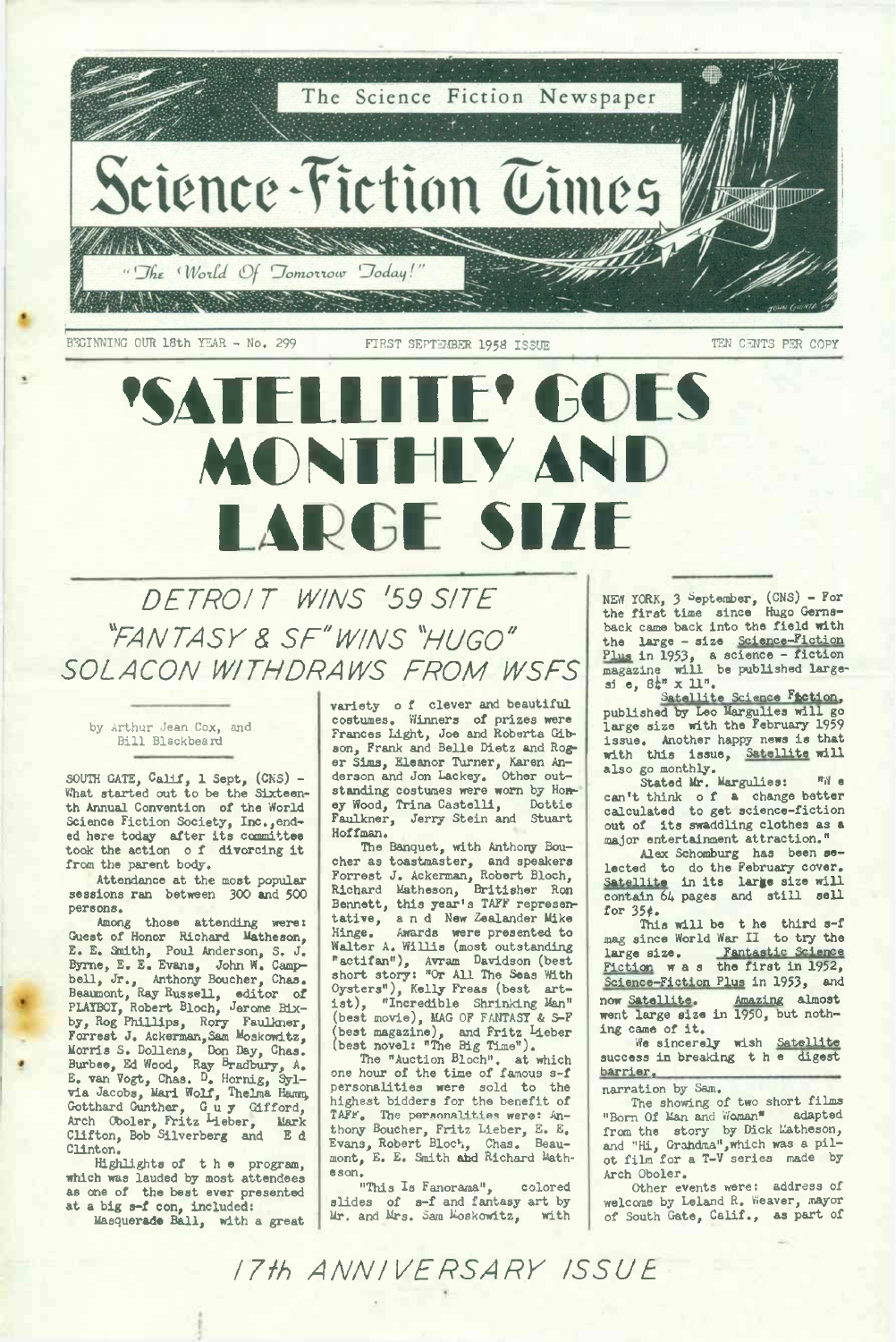**the opening ceremonies, "Forraetmurmurings" by Forry Ackerman, Pro Reports by Anthony Boucher and John W. Campbell, Jr., a speech by** Ray Bradbury, presenting of awards<br>by the NFFF, the auction of vari-<br>ous art work and original manu**scripts, a panel discussion on the subject of "SF- A Dead Issue?", a lecture on "The Future Of Ceramic# by P. D. Johnson, Sc.D., a fan pan-el entitled "Suddenly, It's 1959", and a "business session".**

At the business session, Det-<br>boit won the site of the 1959 con<br>over Chicago by a vote of 125 to-**45.**

**<sup>A</sup> resolution dissolving the WSF3, Ilie., was read by Bill Donaho, and passed by voice vote.**

**During the business session Chairwoman Anna Sincl ai re Moffatt declared that business was being conducted under the auspices <sup>o</sup> f the Solacon and not the WSFS, Inc.**

**Detroit accepted designati on as the '59 con site under this understanding.**

**An abrupt move t <sup>o</sup> adjourn, made by Mrs. Moffatt, was greeted with much applause and quickly passed,**

THE COSMIC REPORTER.

by Arthur Jean Cox

### SOLACON DOINGS

Honorable Leland R. Weaver, Mayor of South Gate made an arrangement with the Mayor <sup>o</sup> f Los Angeles whereby the Alexandria Hotel and a hundred fifty feet in every direction would be considered temporarily an official part of the City of South Gate — so that the Convention would really b e taking place in South Gate in \*581 South Gate is <sup>a</sup> suburb of Los Angeles.

Anthony Boucher, ex-editor of Fan-tasy And Science Fiction speaking the first day, commented <sup>o</sup> <sup>n</sup> the fact that "the dirty pros had stayed away" and said that he thought this was going to be "the purest convention ever held". reminded the convention that he spoke as an ex-editor, but said that he wasn't sure that this had been an entirely good year in sci-<br>ence-fiction. He said that there ence-fiction. He said that there were many good stories being written but that the number of maga-zines in the field 'were so great that they were being spread too<br>thinly. He said, Today, we're-H e said, Today, we'renot in the fortunate position that John (Campbell) was in during the early forties when his was the only good magazine in the field and any good story written was automatically sent t <sup>o</sup> him. Today, that's something we can dream a-bout — but it'<sup>s</sup> only <sup>a</sup> dream."

'3.ss Djinn Faine was the winner of nss winn raine was the winner of<br>the International Tea Drinking<br>Jontest held Friday Afternoon,August 29th. She drank 23 cuns, which is suppose to be only one short of the world record. Art Hayes, a Canadian fan, ;also drank 23 cups, but took longer to do it, so lost. Ron Bennett, the English fan brought over by Taff, managec to drink only 13} cups thus destroying a grand old reputation.

This was a fine Convention. I've been to two previous ones, and this was the best of all three. 0-<br>ther nersons I've spoken to and ther persons I've spoken to, who have been to more, have agreed and even volunteered that this was one of the good ones.

The Convention Committee showed good judgement in almost everything, particularly in the selec-tion of the hotel.

The best things on the progarm was (1) Sam Moskowitz's history of science-fiction cover art, (2) The banquet, particularly,<br>Anthony Boucher's toast-mastering and Robert Bloch's speechmaking.<br>(3) the auction of authors. (4) (3) the auction of authors,  $(4)$ <br>The constume ball and parade. (5) The costume ball and parade, the Fashion show,(6) Arch Oboler's speech and television film, (not in order of preference.)

The only disappointment was the decisions of the judges of the Costume Ball.

<sup>A</sup> few interesting facts: (1) This is probably the only convention in fan history in which not one single scheduled event\* vias dropped from the nrpgram. Three or four were added! (2) The Con is in the black. It made money.<br>\*Editorial Note: Mhere were

\*Editorial Note: There were the elections of Directors of the ?JSFS, INC.?\_\_\_\_\_\_\_\_\_\_\_\_\_\_\_\_\_\_

THE COSMIC AGE

#### by Bill Blackbeard

#### SOLACON HIGH & LOWLIGHTS

On Wednesday, August 27, a number of fans, including <sup>a</sup> few out-of-staters,had arranged a scenic trip to nearby Disneyland and took it with reported great enjoyment.

On Thursday, August 28, an open, infomal meeting of the Los Angeles Science Fantasy Society wa s held at the fabulous home of Forrest J. Ackerman. Color slides of Morris S. Dollens spacescape paintings were shown, general fan talk<br>was indulged in and a look-see of and a look-see of Ackerman's collection completed the program. About 150 persons attended.

During "The Pro Reports" session the first day Boucher stated that: in his opinion, poor distribution cuts 50% <sup>o</sup> f most s-f magazine's real sales potential. At the same session John W. Campbell, J r.<br>flatly announced that he didn't like the stories Astounding was<br>publishing. Didn't like them st<br>all. But -- that's all there is. all. But -- that's all there is.<br>"The t creates a situation like<br>this? Shat's wrong with the field today? So far a s Astounding is<br>concerned, he said, it lies in the lack of new ideas among the competent writers, a s well as in the lack of new blood in the field of Asimov-Heinlein-Sturgeon caliber. The old pros are still keeping the field alive, but with tired, worn-out ideas. In the past, he said,

## **Science-Fiction Times**

# *"F&SF"Finally Makes H*

NEW YORK, <sup>5</sup> September, (CNS) - For the first time since "Hugos" for the best pro mag have been issued at World Conventions, Astounding<br>failed to get first place. In the past it was always Astounding,<br>with perhaps Galaxy or F&SF second, (The first was split even between Galaxy & Astounding) but this time it was cut and dry with Fantasy &

So — up to now, Galaxy has won it once (with Astounding), As-<br>tounding has won it a number of times, and Fantasy & Science Fiction has won once.

In the British field, only last year was an award given to a British magazine, and that was won by New Worlds, with Nebula coming in second.

THE 1958 WESTERCON by Arthur Jean Cox

LOS ANGELES, 1 September, (CNS) -<br>"Fashions Of The Future", the first item on the program was a n hour late in starting. Patti Kirklin,<br>Nicole Ruperts, Sylvis Hirahara,<br>Bjo Wells, Jill Vuerhard, Jack<br>Barbour, Eleanor Turner, Dick Daniels, Mary Ellen Belle, Alex Brockman, Eva Kann, and Nancy Crockett all appeared in thrilling and many<br>daring future costumes. The man's daring future costumes. costumes were, for the most part, based upon drawings and cover paintings by "Hugo" winning Kelly Freas. The women's costumes were<br>designed b y Bjo Wells and "con-<br>structed" by Zona Atherton. Rosemary Hall, Bell Dietz, Roberta-- Gibson and Barbara Silverberg were also partly responsible for put ting on the show. Robert Bloch did the announcing.

CBS-TV took movies and nhotos of the costumes appeared next morning in the Los Angeles Times.<br>A panel discussion. "The Ly-

A panel discussion, sistrata Theme In Modern Science Fiction", with Mark Clifton moderating, and panel of Sylvia Jacobs, Thelma Hamm, Hari Wolf and Monette Cummings, all s-f authors, was

next.<br>
A play "Alice I n Thr!lling<br>
(continued o n page 3, column 1)

several Astounding authors had<br>literally predicted the future,<br>especially in atomic physics. But, quote he, authors are trying to live with the laurels of this past prophecy about their slothful brows, instead of forging into new fields of prognostication — such as psi! The rest of Campbell's speech was on psi, a thing he has done also at New York and London's World Con. He concluded by saying that, unlike other magazines, As-<br>tounding had lost no circulation but that he disn't want to just hold his own, he wanted to forge ahead and keep building Astounding,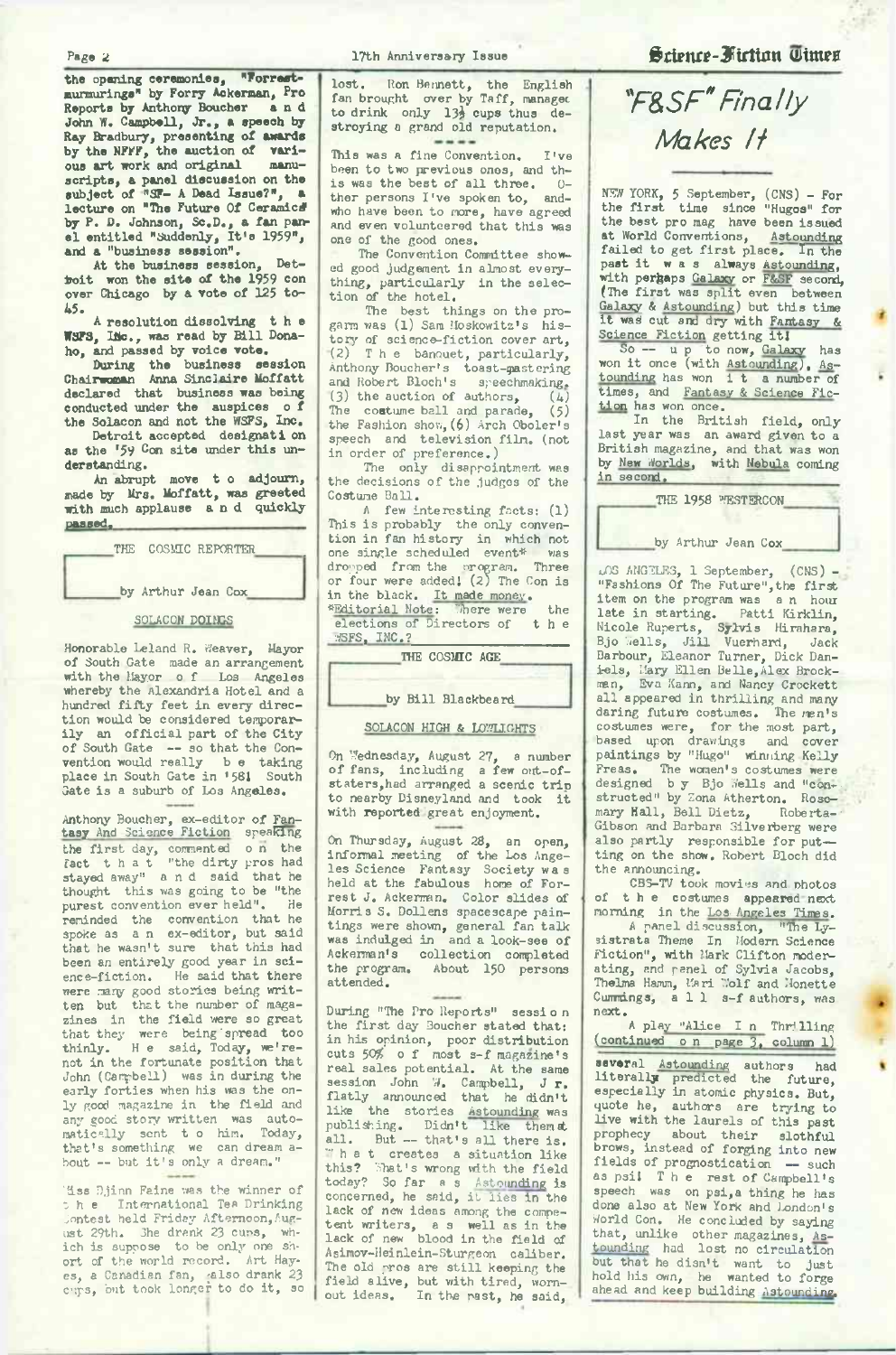# **fiction Times** 17th Anniversary Issue **Page 3**

*New Doc Smith Novel Pure Sex & Psionics" -according, toauthor*

# **by Bill blackboar<sup>d</sup>**

**LOS ANGELES, 30 August, (CNS)- T«n years in the conceiving, five in the writing, E. E. Smith's new** 75,000-word novel, "The Girl With<br>The Green Hair", is described by<br>the author in an exclusive inter-<br>view with Science-Fiction Times as<br>a "complete departure" from any**thing h e has written before. A distilled concentrate of "sex and** psionics", the novel deals frankly<br>and graphicly with a number of un-<br>usually (for science-fiction) in**tricate and intimate sex and personality tangles, some <sup>o</sup> f which have delectable comic overtones. The novel's psionic conscept,which Smith says is wholly new to s-f, speedily develops cosmic remaifications, and leads >o a series of splendid space battles, which are sharply unlike anything Gnith has done in the past. In short, the novel rings fresh switches on al**most everything:sex, space travel,<br>personality conflict, psionics,<br>galactic battle — even the shape<br>of the universe itself!

**Smith's original psionic idea for the novel dates back to 1948, and was greatly strengthened and shaped by the four Gunther articles that appeared in Astounding a number of years ago. Thenovel, with which E. E. Evans was affili**ated in certain writing stages,<br>will be hitting the major s-f<br>marts soon. It will almost cer**tainly be a major topic of conversation at the upcoming 1959 convention in Detroit.\_\_\_\_\_\_\_\_\_\_\_\_**

*LEGAL- OFFICER & DIRECTORS ■ RESIGN FROM ' WSFS, INC.*

.<br>WET YORK, 5 September, (CNS) - It<br>was confirmed today that George N. Raybin, Legal Officer <sup>o</sup> f the '.World Science Fiction Society,Inc. resigned at the Solacon. Directors Belle Dietz and James V. Taurasi have sent in their resignations. It is believed that E. E. Evans has also resigned, but this last has not been confirmed. All resigned in protest to the weird handling of the '.'.'SFS at the Solacon.

Frank Dietz nas retained his position as Recorder of the 'SFS<br>*SBS: SRCON* (continued from page *2)*<br>Wonderland", written by and starr-' ing Karen Anderson (as Alice), and among others: Anthony Boucher, E. E. Smith, Robert Silverberg was presented. It was a humerous far-<br>(continued on page 3, column 3)

*MOSKOWITZ ON RADIO*

LOS ANGELES, <sup>30</sup> August,(CNS) - Sam foskowitz was on Radio Station KLAC with four members of the American Astronautical Association, a federation of 10 Rocket Socie-The program was on for one hour  $(7:00 \text{ to } 8:00 \text{ P.M.})$  and was on Space Travel. Sam was the only s-f fan on it and did over half of the talking, most of it about sci-ence-fiction. The H.C. was James JfcNamera.\_\_\_\_\_\_\_\_\_\_\_\_\_\_\_\_\_\_\_\_\_\_

*"NEBULA' gets A U.S. EDITION*

NEW YORK, 1 August, (CNS) - On <sup>a</sup> number <sup>o</sup> f United States stands appeared this week the first edi-tion <sup>o</sup> f the US Edition of the British magazine Nebula. While the circulation is somewhat limited, it marks the first time in the history of science-fiction that a British magazine has had an American edition.

The edition is the same one printed in Great Britian, but with certain small changes. ple: the first US edition is num-<br>ber 30. In Great Britian this is In Great Britian this is the May issue and the cover bears the British price of 2/-. In the US it bears the September 1958 date and the 35# price. On the contents page where the May date appears, this has been cut out. Outside of this the issues are the same.

Nebula appears monthly both in Great Britian and the U.S.

*VANGUARD"SLIPS FROM ORBIT*

**NEW YORK, <sup>25</sup> August, (CNS) - When the actual final figures came in, Vanguard1s distributor found that their estimate of 60% sales were not quite so, the mag having sold approximately only 41% of it <sup>s</sup> print order of 104,000. While this still put the sales of the 1st issue just in the black,it was too close to the "breaking even" point that the owners are having trouble getting together enough money to publish a second issue.**

**At this time the firm needs \$1,000.00 more to get the second issue under way. James Blish, the editor, states that Vanguard will probably not be continued.**

As for the proposed second<br>issue: a 1 1 material is bought,<br>cover (by Emsh) is done and so are **the inside illustrations, but none of this material has gone to the printers — and now will not go until (or if) enough money is obtained.**

*"F&SF" Tries 40f*

NEW YORK, 25 August, (CNS) - Fan-<br>tasy And Science Fiction may be<br>the first science-fiction magazine to break out of the 35# price and enter into the 40¢ bracket.

The 9th Anniversary issue of Fantasy & Science Fiction, October 1958, has a num-



ber of copies out, in c e rtain sections **<f** the Unitest St**ates** with a 40# price tag o <sup>n</sup> them. These are test copies.Reports on how many 40¢ sold in these areasagainst previous reports of on number 35#ers sold WXL

detemin whether the magazine **will** go up in price or not.

If the 40\*ers sell good and F&SF jumps price, it is a good bet<br>that in a short time most of the other mags will also jumb prices.

There have been 50\* magsin<br>the past, some were large-size thick quarterlies, and remember that Fantastic Universe started<br>life as a 196 page 500 mag. Numerous editors and publishers have been talking for years a 50¢ price is the right one for an average 128 page s-f mag, di-<br>gest-size. Perhaps this 40t try is just the beginning.

Copies of F&SF with the LO& price are wanted by Science-Fic-<br>tion Times for the files.

WESTERCON (continued from col. 1) ce, patterned after "Alice I <sup>n</sup> Wonderland".

The business session elected Seattle (49 votes) over San Diego (24 votes) for the 1959 Jestercon. Guy Gifford spoke on "'.'hat To Do With A Space Hut", and the pro-<br>gram ended with John W. Campbell speaking on his new science organization;



NEV YORK, <sup>5</sup> September, (CNS) - The news that Frank Kelly Freas has again won a "Hugo" for his excellent art work for the science-fiction and fantasy magazines, was a happy one and it again proves that the man is one of the best artist the field has ever seen. This is his fourth "Hugo" that he-has won. Philadelphia, Cleveland, New York, and now Los Angeles. Quite a collection. No other artist in the field has even come close to this well-earned record.

**Copies of the first issue can be obtained b y sending 35# to: Vanguard Science Fiction, 50 Over-look Terrace, New York 33, N.Y,**